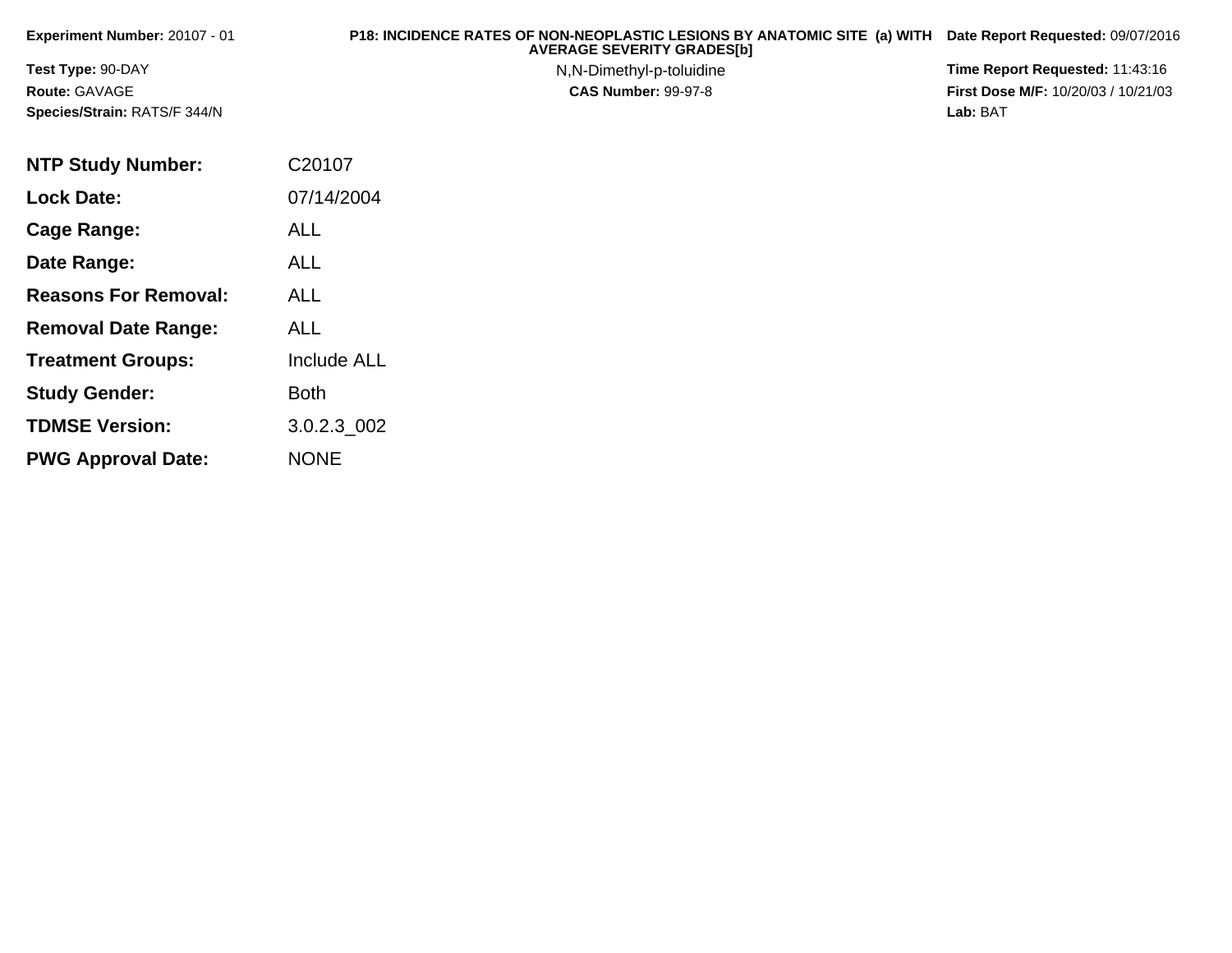| <b>Experiment Number: 20107 - 01</b>                     |          |                                     | <b>AVERAGE SEVERITY GRADES[b]</b> |                  | P18: INCIDENCE RATES OF NON-NEOPLASTIC LESIONS BY ANATOMIC SITE (a) WITH Date Report Requested: 09/07/2016 |            |  |
|----------------------------------------------------------|----------|-------------------------------------|-----------------------------------|------------------|------------------------------------------------------------------------------------------------------------|------------|--|
| Test Type: 90-DAY                                        |          | N,N-Dimethyl-p-toluidine            |                                   |                  |                                                                                                            |            |  |
| Route: GAVAGE                                            |          | First Dose M/F: 10/20/03 / 10/21/03 |                                   |                  |                                                                                                            |            |  |
| Species/Strain: RATS/F 344/N                             |          |                                     |                                   |                  | Lab: BAT                                                                                                   |            |  |
| <b>FISCHER 344 RATS MALE</b>                             | 0 MG/KG  | 62.5 MG/KG                          | <b>125 MG/KG</b>                  | <b>250 MG/KG</b> | <b>500 MG/KG</b>                                                                                           | 1000 MG/KG |  |
| <b>Disposition Summary</b>                               |          |                                     |                                   |                  |                                                                                                            |            |  |
| <b>Animals Initially In Study</b><br><b>Early Deaths</b> | 10       | 10                                  | 10                                | 10               | 10                                                                                                         | 10         |  |
| <b>Moribund Sacrifice</b><br><b>Natural Death</b>        |          |                                     |                                   |                  | 1                                                                                                          | 1<br>9     |  |
| <b>Survivors</b><br><b>Terminal Sacrifice</b>            |          |                                     |                                   |                  |                                                                                                            |            |  |
| <b>Animals Examined Microscopically</b>                  | 10<br>10 | 10<br>10                            | 10<br>10                          | 10<br>10         | 9<br>10                                                                                                    | 10         |  |
|                                                          |          |                                     |                                   |                  |                                                                                                            |            |  |
| <b>ALIMENTARY SYSTEM</b>                                 |          |                                     |                                   |                  |                                                                                                            |            |  |
| Esophagus                                                | (10)     | (0)                                 | (0)                               | (0)              | (10)                                                                                                       | (10)       |  |
| Intestine Large, Cecum                                   | (10)     | (0)                                 | (0)                               | (0)              | (10)                                                                                                       | (10)       |  |
| Intestine Large, Colon                                   | (10)     | (0)                                 | (0)                               | (0)              | (10)                                                                                                       | (10)       |  |
| Intestine Large, Rectum                                  | (10)     | (0)                                 | (0)                               | (0)              | (10)                                                                                                       | (10)       |  |
| Intestine Small, Duodenum                                | (10)     | (0)                                 | (0)                               | (0)              | (10)                                                                                                       | (10)       |  |
| Intestine Small, Ileum                                   | (10)     | (0)                                 | (0)                               | (0)              | (10)                                                                                                       | (10)       |  |
| Intestine Small, Jejunum                                 | (10)     | (0)                                 | (0)                               | (0)              | (10)                                                                                                       | (10)       |  |
| Hyperplasia, Lymphoid                                    | 1[1.0]   |                                     |                                   |                  |                                                                                                            |            |  |
| Liver                                                    | (10)     | (10)                                | (10)                              | (10)             | (10)                                                                                                       | (10)       |  |
| <b>Basophilic Focus</b>                                  |          |                                     |                                   |                  | $\overline{2}$                                                                                             |            |  |
| Fatty Change, Focal                                      | 1[1.0]   |                                     |                                   |                  |                                                                                                            |            |  |
| Hematopoietic Cell Proliferation                         | 4 [1.0]  | 8[1.0]                              | 10 [1.0]                          | 8[1.0]           | 7[1.0]                                                                                                     |            |  |
| Hepatodiaphragmatic Nodule                               |          |                                     | -1                                | $\mathbf{1}$     | 1[3.0]                                                                                                     |            |  |
| Inflammation, Chronic Active                             | 7[1.0]   | 10 [1.0]                            | 9[1.0]                            | 6[1.0]           | 7[1.1]                                                                                                     | 2[1.0]     |  |
| Pigmentation                                             |          | 4[1.0]                              | 7 [1.0]                           | 9[1.0]           | 9[1.0]                                                                                                     |            |  |
| Bile Duct, Hyperplasia                                   |          |                                     |                                   | 3[1.0]           | 1[1.0]                                                                                                     |            |  |
| Centrilobular, Fatty Change                              |          |                                     |                                   |                  | 1[1.0]                                                                                                     | 2[1.0]     |  |
| Centrilobular, Hepatocyte, Necrosis                      |          |                                     |                                   |                  | 1[3.0]                                                                                                     | 10 [2.9]   |  |
| Hepatocyte, Hypertrophy                                  |          | 2[1.0]                              | 9[1.0]                            | 10 [1.2]         | 10 [1.8]                                                                                                   | 10 [1.8]   |  |
| Hepatocyte, Necrosis                                     | 3[1.0]   | 3[1.0]                              | 5[1.0]                            | 3[1.0]           | 5[1.0]                                                                                                     |            |  |
| Pancreas                                                 | (10)     | (0)                                 | (0)                               | (0)              | (10)                                                                                                       | (10)       |  |
| Infiltration Cellular, Lymphocyte                        | 9[1.8]   |                                     |                                   |                  | 6[2.0]                                                                                                     |            |  |
| <b>Salivary Glands</b><br>Fibrosis                       | (10)     | (0)                                 | (0)                               | (0)              | (10)                                                                                                       | (10)       |  |
|                                                          |          |                                     |                                   |                  | 1[2.0]                                                                                                     |            |  |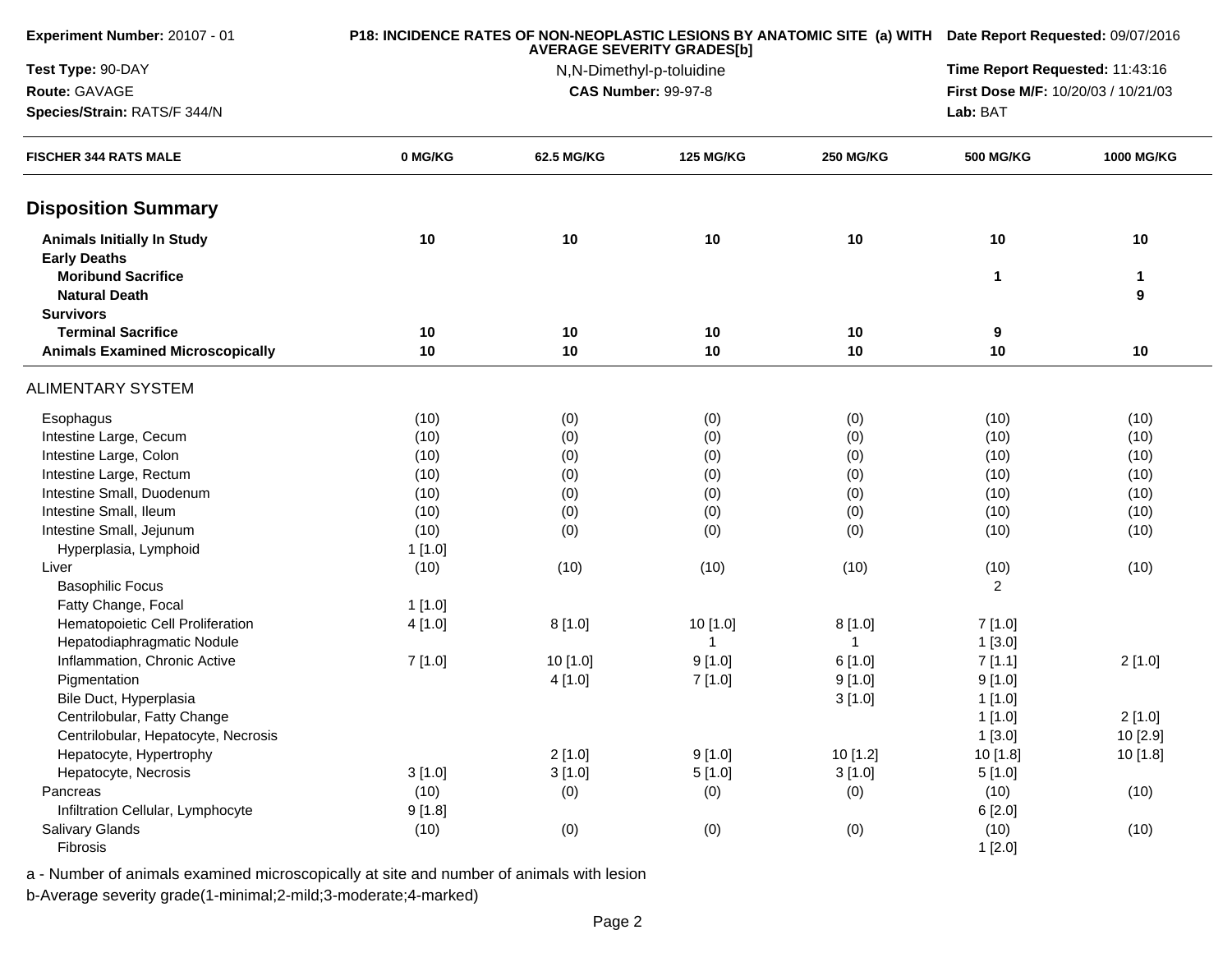| Experiment Number: 20107 - 01                                        |                 | P18: INCIDENCE RATES OF NON-NEOPLASTIC LESIONS BY ANATOMIC SITE (a) WITH Date Report Requested: 09/07/2016<br><b>AVERAGE SEVERITY GRADES[b]</b> |                  |                  |                            |                   |  |
|----------------------------------------------------------------------|-----------------|-------------------------------------------------------------------------------------------------------------------------------------------------|------------------|------------------|----------------------------|-------------------|--|
| Test Type: 90-DAY<br>Route: GAVAGE<br>Species/Strain: RATS/F 344/N   |                 | Time Report Requested: 11:43:16<br>First Dose M/F: 10/20/03 / 10/21/03<br>Lab: BAT                                                              |                  |                  |                            |                   |  |
| <b>FISCHER 344 RATS MALE</b>                                         | 0 MG/KG         | <b>62.5 MG/KG</b>                                                                                                                               | <b>125 MG/KG</b> | <b>250 MG/KG</b> | <b>500 MG/KG</b>           | <b>1000 MG/KG</b> |  |
| Stomach, Forestomach<br>Hemorrhage                                   | (10)            | (10)                                                                                                                                            | (10)             | (10)             | (10)                       | (10)<br>1[2.0]    |  |
| Hyperplasia, Squamous<br>Inflammation<br>Mineralization              |                 |                                                                                                                                                 | 1[1.0]           | 2[1.0]           | 2[2.0]<br>5[1.4]<br>1[1.0] | 9[2.4]<br>1[1.0]  |  |
| Ulcer<br>Stomach, Glandular<br>Inflammation                          | (10)            | (0)                                                                                                                                             | 1[2.0]<br>(0)    | (0)              | 1[3.0]<br>(10)<br>1[1.0]   | 7[2.1]<br>(10)    |  |
| Ulcer                                                                |                 |                                                                                                                                                 |                  |                  |                            | 1[2.0]            |  |
| CARDIOVASCULAR SYSTEM                                                |                 |                                                                                                                                                 |                  |                  |                            |                   |  |
| <b>Blood Vessel</b>                                                  | (10)            | (0)                                                                                                                                             | (0)              | (0)              | (10)                       | (10)              |  |
| Heart<br>Cardiomyopathy                                              | (10)<br>10[1.4] | (0)                                                                                                                                             | (0)              | (0)              | (10)<br>6[1.0]             | (10)<br>1[1.0]    |  |
| <b>ENDOCRINE SYSTEM</b>                                              |                 |                                                                                                                                                 |                  |                  |                            |                   |  |
| <b>Adrenal Cortex</b><br>Mineralization<br>Vacuolization Cytoplasmic | (10)<br>10[1.1] | (0)                                                                                                                                             | (0)              | (0)              | (10)<br>1[2.0]<br>1[1.0]   | (10)              |  |
| Adrenal Medulla                                                      | (10)            | (0)                                                                                                                                             | (0)              | (0)              | (10)                       | (10)              |  |
| Islets, Pancreatic                                                   | (10)            | (0)                                                                                                                                             | (0)              | (0)              | (10)                       | (10)              |  |
| Parathyroid Gland                                                    | (9)             | (0)                                                                                                                                             | (0)              | (0)              | (8)                        | (7)               |  |
| <b>Pituitary Gland</b>                                               | (10)            | (0)                                                                                                                                             | (0)              | (0)              | (10)                       | (9)               |  |
| <b>Thyroid Gland</b>                                                 | (10)            | (0)                                                                                                                                             | (0)              | (0)              | (10)                       | (10)              |  |
|                                                                      |                 |                                                                                                                                                 |                  |                  |                            |                   |  |

## GENERAL BODY SYSTEM

None

## GENITAL SYSTEM

a - Number of animals examined microscopically at site and number of animals with lesion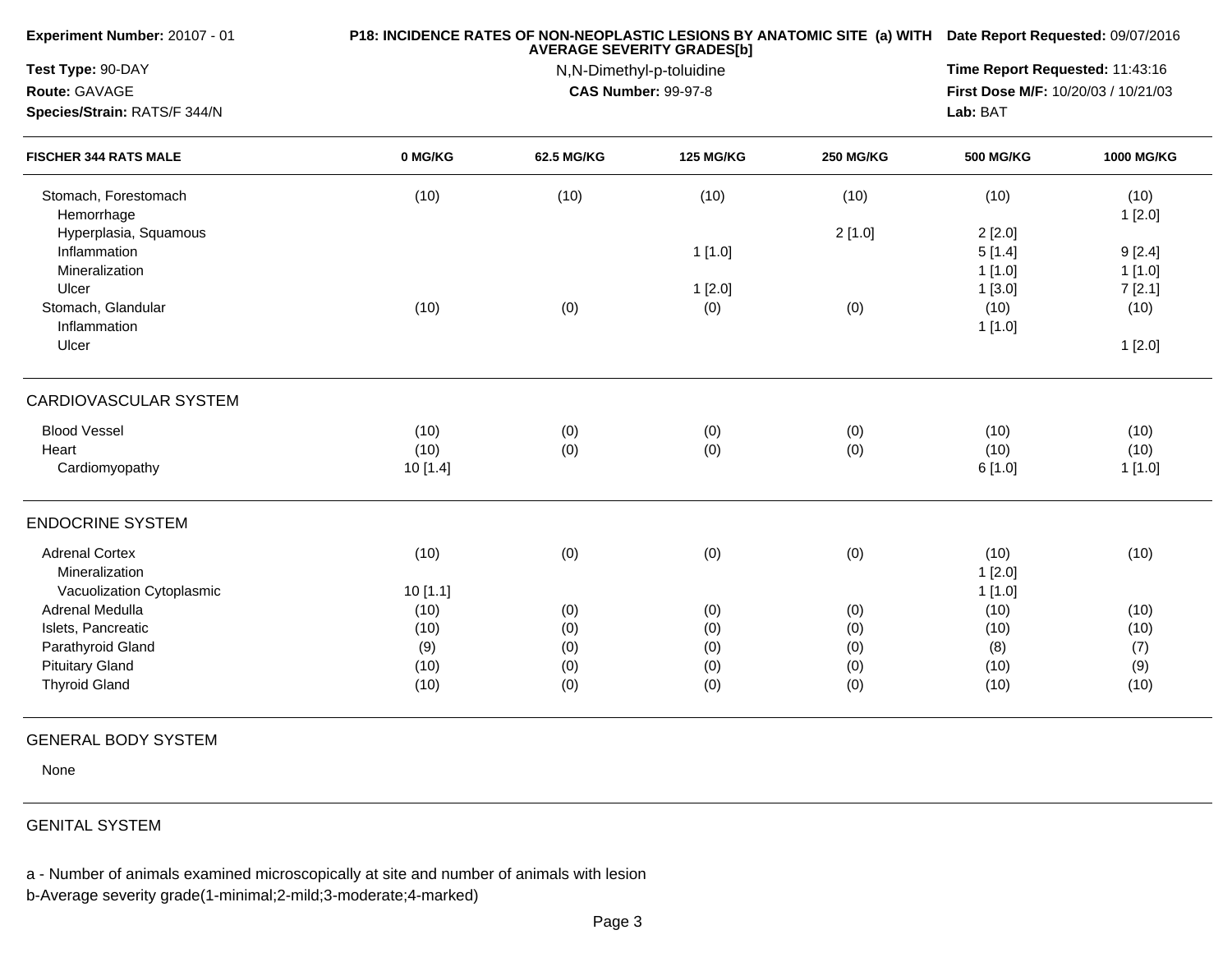| Test Type: 90-DAY<br>Time Report Requested: 11:43:16<br>N,N-Dimethyl-p-toluidine<br>Route: GAVAGE<br><b>CAS Number: 99-97-8</b><br>First Dose M/F: 10/20/03 / 10/21/03<br>Lab: BAT<br>Species/Strain: RATS/F 344/N<br><b>FISCHER 344 RATS MALE</b><br>0 MG/KG<br>62.5 MG/KG<br><b>125 MG/KG</b><br><b>250 MG/KG</b><br><b>500 MG/KG</b><br>(10)<br>(0)<br>(0)<br>(0)<br>(10)<br>Epididymis<br>Inflammation<br>2[1.0]<br><b>Preputial Gland</b><br>(10)<br>(0)<br>(0)<br>(0)<br>(10)<br>Duct, Ectasia<br>1[2.0]<br>(0)<br>(0)<br>(0)<br>(10)<br>Prostate<br>(10)<br>Inflammation, Chronic Active<br>1[1.0]<br>Epithelium, Hyperplasia<br>2[1.5]<br>2[1.0]<br>Seminal Vesicle<br>(10)<br>(0)<br>(0)<br>(0)<br>(10)<br>(0)<br>(0)<br>(10)<br>(0)<br><b>Testes</b><br>(10)<br>Atrophy<br>1[1.0]<br><b>HEMATOPOIETIC SYSTEM</b><br><b>Bone Marrow</b><br>(10)<br>(10)<br>(10)<br>(10)<br>(10)<br>10 [2.0]<br>10 [2.9]<br>10 [3.0]<br>10 [2.9]<br>Hyperplasia<br>Lymph Node<br>(0)<br>(1)<br>(0)<br>(0)<br>(1)<br>Mediastinal, Hyperplasia, Lymphoid<br>1[2.0]<br>1[2.0]<br>Lymph Node, Mesenteric<br>(10)<br>(10)<br>(10)<br>(10)<br>(10)<br>Atrophy<br>3[1.7]<br>Necrosis, Lymphoid<br>(10)<br>(10)<br>(10)<br>(10)<br>Spleen<br>(10)<br>10 [1.2]<br>10[1.8]<br>Congestion<br>10[2.4]<br>9[3.0]<br>Hematopoietic Cell Proliferation<br>9[1.0]<br>10 [2.0]<br>10 [2.0]<br>9[1.8]<br>10 [1.9]<br>Pigmentation<br>10 [1.0]<br>10[2.1]<br>10[2.2]<br>10[2.0]<br>9[2.0]<br>Capsule, Fibrosis<br>9[2.8]<br>1[1.0]<br>5[1.0]<br>10 [1.4]<br>10 [2.7]<br>Lymphoid Follicle, Atrophy<br>8[1.5]<br>10 [2.7]<br>Mesothelium, Hypertrophy<br>3[1.3]<br>5[1.2]<br>10 [1.5]<br>9[1.8]<br>8[1.5]<br>Red Pulp, Atrophy<br>1[2.0]<br>Thymus<br>(10)<br>(10)<br>(10)<br>(10)<br>(10)<br>Hemorrhage<br>1[2.0]<br>Thymocyte, Necrosis<br>1[3.0]<br><b>INTEGUMENTARY SYSTEM</b> | Experiment Number: 20107 - 01 |      | P18: INCIDENCE RATES OF NON-NEOPLASTIC LESIONS BY ANATOMIC SITE (a) WITH Date Report Requested: 09/07/2016<br><b>AVERAGE SEVERITY GRADES[b]</b> |     |     |     |                   |  |
|--------------------------------------------------------------------------------------------------------------------------------------------------------------------------------------------------------------------------------------------------------------------------------------------------------------------------------------------------------------------------------------------------------------------------------------------------------------------------------------------------------------------------------------------------------------------------------------------------------------------------------------------------------------------------------------------------------------------------------------------------------------------------------------------------------------------------------------------------------------------------------------------------------------------------------------------------------------------------------------------------------------------------------------------------------------------------------------------------------------------------------------------------------------------------------------------------------------------------------------------------------------------------------------------------------------------------------------------------------------------------------------------------------------------------------------------------------------------------------------------------------------------------------------------------------------------------------------------------------------------------------------------------------------------------------------------------------------------------------------------------------------------------------------------------------------------------------------------------------|-------------------------------|------|-------------------------------------------------------------------------------------------------------------------------------------------------|-----|-----|-----|-------------------|--|
|                                                                                                                                                                                                                                                                                                                                                                                                                                                                                                                                                                                                                                                                                                                                                                                                                                                                                                                                                                                                                                                                                                                                                                                                                                                                                                                                                                                                                                                                                                                                                                                                                                                                                                                                                                                                                                                        |                               |      |                                                                                                                                                 |     |     |     |                   |  |
|                                                                                                                                                                                                                                                                                                                                                                                                                                                                                                                                                                                                                                                                                                                                                                                                                                                                                                                                                                                                                                                                                                                                                                                                                                                                                                                                                                                                                                                                                                                                                                                                                                                                                                                                                                                                                                                        |                               |      |                                                                                                                                                 |     |     |     |                   |  |
|                                                                                                                                                                                                                                                                                                                                                                                                                                                                                                                                                                                                                                                                                                                                                                                                                                                                                                                                                                                                                                                                                                                                                                                                                                                                                                                                                                                                                                                                                                                                                                                                                                                                                                                                                                                                                                                        |                               |      |                                                                                                                                                 |     |     |     |                   |  |
|                                                                                                                                                                                                                                                                                                                                                                                                                                                                                                                                                                                                                                                                                                                                                                                                                                                                                                                                                                                                                                                                                                                                                                                                                                                                                                                                                                                                                                                                                                                                                                                                                                                                                                                                                                                                                                                        |                               |      |                                                                                                                                                 |     |     |     | <b>1000 MG/KG</b> |  |
|                                                                                                                                                                                                                                                                                                                                                                                                                                                                                                                                                                                                                                                                                                                                                                                                                                                                                                                                                                                                                                                                                                                                                                                                                                                                                                                                                                                                                                                                                                                                                                                                                                                                                                                                                                                                                                                        |                               |      |                                                                                                                                                 |     |     |     | (10)              |  |
|                                                                                                                                                                                                                                                                                                                                                                                                                                                                                                                                                                                                                                                                                                                                                                                                                                                                                                                                                                                                                                                                                                                                                                                                                                                                                                                                                                                                                                                                                                                                                                                                                                                                                                                                                                                                                                                        |                               |      |                                                                                                                                                 |     |     |     |                   |  |
|                                                                                                                                                                                                                                                                                                                                                                                                                                                                                                                                                                                                                                                                                                                                                                                                                                                                                                                                                                                                                                                                                                                                                                                                                                                                                                                                                                                                                                                                                                                                                                                                                                                                                                                                                                                                                                                        |                               |      |                                                                                                                                                 |     |     |     | (10)              |  |
|                                                                                                                                                                                                                                                                                                                                                                                                                                                                                                                                                                                                                                                                                                                                                                                                                                                                                                                                                                                                                                                                                                                                                                                                                                                                                                                                                                                                                                                                                                                                                                                                                                                                                                                                                                                                                                                        |                               |      |                                                                                                                                                 |     |     |     |                   |  |
|                                                                                                                                                                                                                                                                                                                                                                                                                                                                                                                                                                                                                                                                                                                                                                                                                                                                                                                                                                                                                                                                                                                                                                                                                                                                                                                                                                                                                                                                                                                                                                                                                                                                                                                                                                                                                                                        |                               |      |                                                                                                                                                 |     |     |     | (10)              |  |
|                                                                                                                                                                                                                                                                                                                                                                                                                                                                                                                                                                                                                                                                                                                                                                                                                                                                                                                                                                                                                                                                                                                                                                                                                                                                                                                                                                                                                                                                                                                                                                                                                                                                                                                                                                                                                                                        |                               |      |                                                                                                                                                 |     |     |     |                   |  |
|                                                                                                                                                                                                                                                                                                                                                                                                                                                                                                                                                                                                                                                                                                                                                                                                                                                                                                                                                                                                                                                                                                                                                                                                                                                                                                                                                                                                                                                                                                                                                                                                                                                                                                                                                                                                                                                        |                               |      |                                                                                                                                                 |     |     |     |                   |  |
|                                                                                                                                                                                                                                                                                                                                                                                                                                                                                                                                                                                                                                                                                                                                                                                                                                                                                                                                                                                                                                                                                                                                                                                                                                                                                                                                                                                                                                                                                                                                                                                                                                                                                                                                                                                                                                                        |                               |      |                                                                                                                                                 |     |     |     | (8)               |  |
|                                                                                                                                                                                                                                                                                                                                                                                                                                                                                                                                                                                                                                                                                                                                                                                                                                                                                                                                                                                                                                                                                                                                                                                                                                                                                                                                                                                                                                                                                                                                                                                                                                                                                                                                                                                                                                                        |                               |      |                                                                                                                                                 |     |     |     | (10)              |  |
|                                                                                                                                                                                                                                                                                                                                                                                                                                                                                                                                                                                                                                                                                                                                                                                                                                                                                                                                                                                                                                                                                                                                                                                                                                                                                                                                                                                                                                                                                                                                                                                                                                                                                                                                                                                                                                                        |                               |      |                                                                                                                                                 |     |     |     |                   |  |
|                                                                                                                                                                                                                                                                                                                                                                                                                                                                                                                                                                                                                                                                                                                                                                                                                                                                                                                                                                                                                                                                                                                                                                                                                                                                                                                                                                                                                                                                                                                                                                                                                                                                                                                                                                                                                                                        |                               |      |                                                                                                                                                 |     |     |     |                   |  |
|                                                                                                                                                                                                                                                                                                                                                                                                                                                                                                                                                                                                                                                                                                                                                                                                                                                                                                                                                                                                                                                                                                                                                                                                                                                                                                                                                                                                                                                                                                                                                                                                                                                                                                                                                                                                                                                        |                               |      |                                                                                                                                                 |     |     |     | (10)              |  |
|                                                                                                                                                                                                                                                                                                                                                                                                                                                                                                                                                                                                                                                                                                                                                                                                                                                                                                                                                                                                                                                                                                                                                                                                                                                                                                                                                                                                                                                                                                                                                                                                                                                                                                                                                                                                                                                        |                               |      |                                                                                                                                                 |     |     |     | 10 [1.8]          |  |
|                                                                                                                                                                                                                                                                                                                                                                                                                                                                                                                                                                                                                                                                                                                                                                                                                                                                                                                                                                                                                                                                                                                                                                                                                                                                                                                                                                                                                                                                                                                                                                                                                                                                                                                                                                                                                                                        |                               |      |                                                                                                                                                 |     |     |     | (0)               |  |
|                                                                                                                                                                                                                                                                                                                                                                                                                                                                                                                                                                                                                                                                                                                                                                                                                                                                                                                                                                                                                                                                                                                                                                                                                                                                                                                                                                                                                                                                                                                                                                                                                                                                                                                                                                                                                                                        |                               |      |                                                                                                                                                 |     |     |     |                   |  |
|                                                                                                                                                                                                                                                                                                                                                                                                                                                                                                                                                                                                                                                                                                                                                                                                                                                                                                                                                                                                                                                                                                                                                                                                                                                                                                                                                                                                                                                                                                                                                                                                                                                                                                                                                                                                                                                        |                               |      |                                                                                                                                                 |     |     |     | (10)              |  |
|                                                                                                                                                                                                                                                                                                                                                                                                                                                                                                                                                                                                                                                                                                                                                                                                                                                                                                                                                                                                                                                                                                                                                                                                                                                                                                                                                                                                                                                                                                                                                                                                                                                                                                                                                                                                                                                        |                               |      |                                                                                                                                                 |     |     |     | 6[2.2]            |  |
|                                                                                                                                                                                                                                                                                                                                                                                                                                                                                                                                                                                                                                                                                                                                                                                                                                                                                                                                                                                                                                                                                                                                                                                                                                                                                                                                                                                                                                                                                                                                                                                                                                                                                                                                                                                                                                                        |                               |      |                                                                                                                                                 |     |     |     | 2[2.0]            |  |
|                                                                                                                                                                                                                                                                                                                                                                                                                                                                                                                                                                                                                                                                                                                                                                                                                                                                                                                                                                                                                                                                                                                                                                                                                                                                                                                                                                                                                                                                                                                                                                                                                                                                                                                                                                                                                                                        |                               |      |                                                                                                                                                 |     |     |     | (10)              |  |
|                                                                                                                                                                                                                                                                                                                                                                                                                                                                                                                                                                                                                                                                                                                                                                                                                                                                                                                                                                                                                                                                                                                                                                                                                                                                                                                                                                                                                                                                                                                                                                                                                                                                                                                                                                                                                                                        |                               |      |                                                                                                                                                 |     |     |     |                   |  |
|                                                                                                                                                                                                                                                                                                                                                                                                                                                                                                                                                                                                                                                                                                                                                                                                                                                                                                                                                                                                                                                                                                                                                                                                                                                                                                                                                                                                                                                                                                                                                                                                                                                                                                                                                                                                                                                        |                               |      |                                                                                                                                                 |     |     |     | 9[1.0]            |  |
|                                                                                                                                                                                                                                                                                                                                                                                                                                                                                                                                                                                                                                                                                                                                                                                                                                                                                                                                                                                                                                                                                                                                                                                                                                                                                                                                                                                                                                                                                                                                                                                                                                                                                                                                                                                                                                                        |                               |      |                                                                                                                                                 |     |     |     |                   |  |
|                                                                                                                                                                                                                                                                                                                                                                                                                                                                                                                                                                                                                                                                                                                                                                                                                                                                                                                                                                                                                                                                                                                                                                                                                                                                                                                                                                                                                                                                                                                                                                                                                                                                                                                                                                                                                                                        |                               |      |                                                                                                                                                 |     |     |     |                   |  |
|                                                                                                                                                                                                                                                                                                                                                                                                                                                                                                                                                                                                                                                                                                                                                                                                                                                                                                                                                                                                                                                                                                                                                                                                                                                                                                                                                                                                                                                                                                                                                                                                                                                                                                                                                                                                                                                        |                               |      |                                                                                                                                                 |     |     |     | 10 [3.7]          |  |
|                                                                                                                                                                                                                                                                                                                                                                                                                                                                                                                                                                                                                                                                                                                                                                                                                                                                                                                                                                                                                                                                                                                                                                                                                                                                                                                                                                                                                                                                                                                                                                                                                                                                                                                                                                                                                                                        |                               |      |                                                                                                                                                 |     |     |     |                   |  |
|                                                                                                                                                                                                                                                                                                                                                                                                                                                                                                                                                                                                                                                                                                                                                                                                                                                                                                                                                                                                                                                                                                                                                                                                                                                                                                                                                                                                                                                                                                                                                                                                                                                                                                                                                                                                                                                        |                               |      |                                                                                                                                                 |     |     |     | 10 [2.7]          |  |
|                                                                                                                                                                                                                                                                                                                                                                                                                                                                                                                                                                                                                                                                                                                                                                                                                                                                                                                                                                                                                                                                                                                                                                                                                                                                                                                                                                                                                                                                                                                                                                                                                                                                                                                                                                                                                                                        |                               |      |                                                                                                                                                 |     |     |     | (10)              |  |
|                                                                                                                                                                                                                                                                                                                                                                                                                                                                                                                                                                                                                                                                                                                                                                                                                                                                                                                                                                                                                                                                                                                                                                                                                                                                                                                                                                                                                                                                                                                                                                                                                                                                                                                                                                                                                                                        |                               |      |                                                                                                                                                 |     |     |     | 7[2.3]            |  |
|                                                                                                                                                                                                                                                                                                                                                                                                                                                                                                                                                                                                                                                                                                                                                                                                                                                                                                                                                                                                                                                                                                                                                                                                                                                                                                                                                                                                                                                                                                                                                                                                                                                                                                                                                                                                                                                        |                               |      |                                                                                                                                                 |     |     |     | 10 [3.1]          |  |
|                                                                                                                                                                                                                                                                                                                                                                                                                                                                                                                                                                                                                                                                                                                                                                                                                                                                                                                                                                                                                                                                                                                                                                                                                                                                                                                                                                                                                                                                                                                                                                                                                                                                                                                                                                                                                                                        |                               |      |                                                                                                                                                 |     |     |     |                   |  |
|                                                                                                                                                                                                                                                                                                                                                                                                                                                                                                                                                                                                                                                                                                                                                                                                                                                                                                                                                                                                                                                                                                                                                                                                                                                                                                                                                                                                                                                                                                                                                                                                                                                                                                                                                                                                                                                        | <b>Mammary Gland</b>          | (10) | (0)                                                                                                                                             | (0) | (0) | (5) | (10)              |  |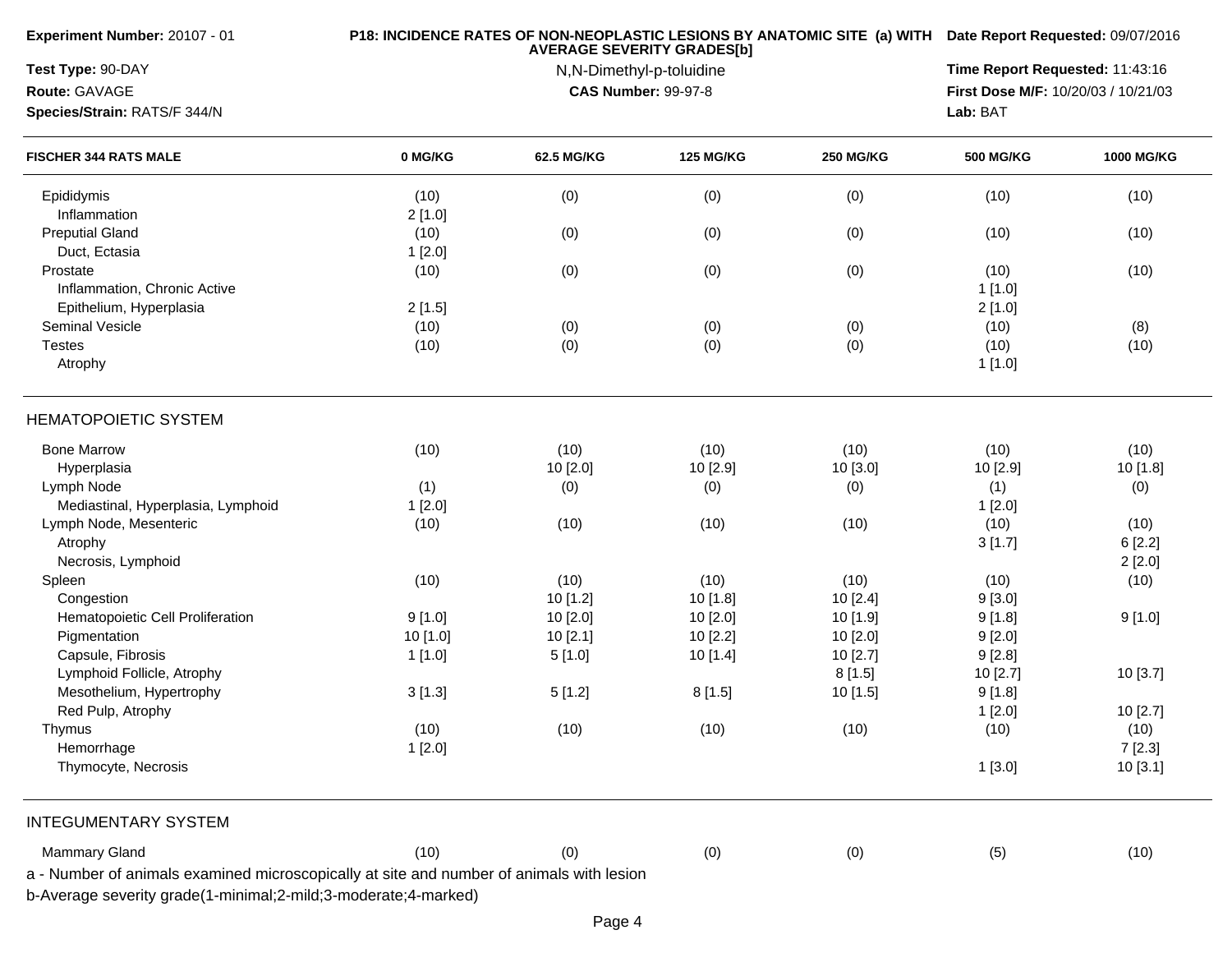| Experiment Number: 20107 - 01                                                        |          | <b>AVERAGE SEVERITY GRADES[b]</b> |                                 | P18: INCIDENCE RATES OF NON-NEOPLASTIC LESIONS BY ANATOMIC SITE (a) WITH Date Report Requested: 09/07/2016 |                  |                    |
|--------------------------------------------------------------------------------------|----------|-----------------------------------|---------------------------------|------------------------------------------------------------------------------------------------------------|------------------|--------------------|
| Test Type: 90-DAY                                                                    |          | N,N-Dimethyl-p-toluidine          | Time Report Requested: 11:43:16 |                                                                                                            |                  |                    |
| Route: GAVAGE                                                                        |          | <b>CAS Number: 99-97-8</b>        |                                 | First Dose M/F: 10/20/03 / 10/21/03                                                                        |                  |                    |
| Species/Strain: RATS/F 344/N                                                         |          |                                   |                                 | Lab: BAT                                                                                                   |                  |                    |
| <b>FISCHER 344 RATS MALE</b>                                                         | 0 MG/KG  | 62.5 MG/KG                        | <b>125 MG/KG</b>                | <b>250 MG/KG</b>                                                                                           | <b>500 MG/KG</b> | <b>1000 MG/KG</b>  |
| Skin                                                                                 | (10)     | (0)                               | (0)                             | (0)                                                                                                        | (10)             | (10)               |
| MUSCULOSKELETAL SYSTEM                                                               |          |                                   |                                 |                                                                                                            |                  |                    |
| Bone                                                                                 | (10)     | (0)                               | (0)                             | (0)                                                                                                        | (10)             | (10)               |
| NERVOUS SYSTEM                                                                       |          |                                   |                                 |                                                                                                            |                  |                    |
| <b>Brain</b>                                                                         | (10)     | (0)                               | (0)                             | (0)                                                                                                        | (10)             | (10)               |
| <b>RESPIRATORY SYSTEM</b>                                                            |          |                                   |                                 |                                                                                                            |                  |                    |
| Lung<br>Hemorrhage                                                                   | (10)     | (10)<br>1[2.0]                    | (10)                            | (10)                                                                                                       | (10)             | (10)               |
| Inflammation, Chronic Active<br>Thrombosis                                           | 10 [1.3] | 8[1.0]                            | 9[1.0]                          | 10 [1.2]                                                                                                   | 10 [1.0]         | 10 [1.0]<br>2[1.5] |
| Alveolus, Infiltration Cellular, Histiocyte<br>Alveolus, Metaplasia, Squamous, Focal | 1[1.0]   |                                   | 1[2.0]                          |                                                                                                            | 1[1.0]           |                    |
| Nose                                                                                 | (10)     | (10)                              | (10)                            | (10)                                                                                                       | (10)             | (10)               |
| Glands, Hyperplasia                                                                  |          |                                   | 10 [1.8]                        | 10[2.1]                                                                                                    | 9[2.1]           |                    |
| Olfactory Epithelium, Degeneration                                                   |          | 5[1.0]                            | 10[2.5]                         | 10 [3.0]                                                                                                   | 10 [3.1]         | 10 [4.0]           |
| Olfactory Epithelium, Metaplasia                                                     |          |                                   |                                 | 9[1.9]                                                                                                     | 9[2.9]           |                    |
| Respiratory Epithelium, Hyperplasia                                                  | 1[1.0]   | 2[1.0]                            | 7[1.4]                          | 10 [1.5]                                                                                                   | 9[1.8]           | 7[1.9]             |
| Respiratory Epithelium, Metaplasia, Squamous                                         |          | 8[1.5]                            | 10[2.5]                         | 10 [2.8]                                                                                                   | 9[3.0]           | 1[2.0]             |
| Trachea                                                                              | (10)     | (10)                              | (10)                            | (10)                                                                                                       | (10)             | (10)               |
| Inflammation, Chronic Active                                                         | 2[1.5]   |                                   | 2[1.0]                          | 3[1.0]                                                                                                     | 3[1.7]           |                    |
| SPECIAL SENSES SYSTEM                                                                |          |                                   |                                 |                                                                                                            |                  |                    |
| Eye                                                                                  | (10)     | (0)                               | (0)                             | (0)                                                                                                        | (10)             | (10)               |
| Cataract                                                                             |          |                                   |                                 |                                                                                                            | 1[3.0]           |                    |
| Anterior Chamber, Inflammation, Suppurative                                          |          |                                   |                                 |                                                                                                            | 1[4.0]           |                    |
| Ciliary Body, Inflammation, Suppurative                                              |          |                                   |                                 |                                                                                                            | 1[4.0]           |                    |
|                                                                                      |          |                                   |                                 |                                                                                                            |                  |                    |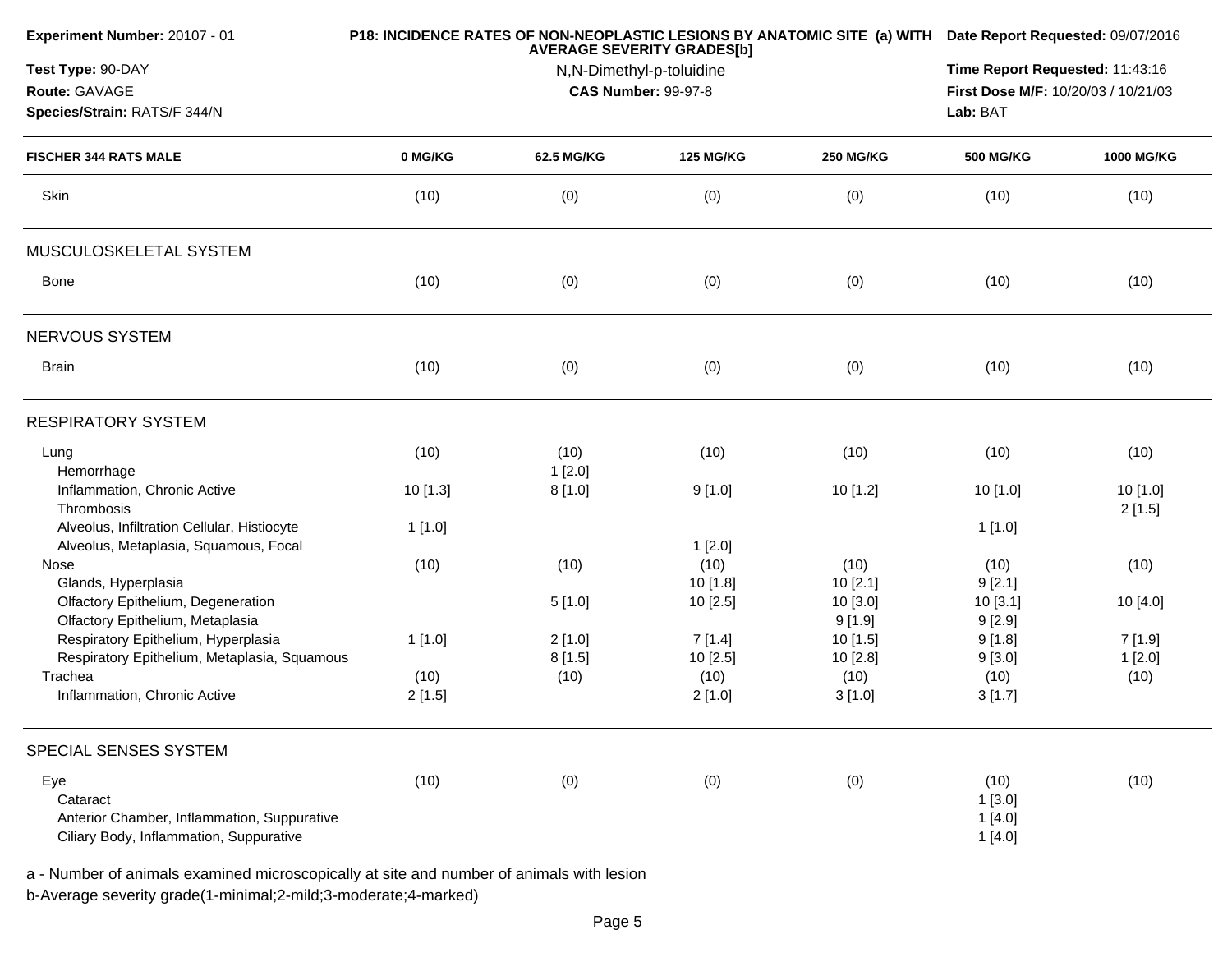| Experiment Number: 20107 - 01     |         | P18: INCIDENCE RATES OF NON-NEOPLASTIC LESIONS BY ANATOMIC SITE (a) WITH Date Report Requested: 09/07/2016<br><b>AVERAGE SEVERITY GRADES[b]</b><br>N,N-Dimethyl-p-toluidine |                  |                  |                                     |                   |  |
|-----------------------------------|---------|-----------------------------------------------------------------------------------------------------------------------------------------------------------------------------|------------------|------------------|-------------------------------------|-------------------|--|
| Test Type: 90-DAY                 |         |                                                                                                                                                                             |                  |                  |                                     |                   |  |
| Route: GAVAGE                     |         | <b>CAS Number: 99-97-8</b>                                                                                                                                                  |                  |                  | First Dose M/F: 10/20/03 / 10/21/03 |                   |  |
| Species/Strain: RATS/F 344/N      |         |                                                                                                                                                                             |                  |                  | Lab: BAT                            |                   |  |
| <b>FISCHER 344 RATS MALE</b>      | 0 MG/KG | <b>62.5 MG/KG</b>                                                                                                                                                           | <b>125 MG/KG</b> | <b>250 MG/KG</b> | <b>500 MG/KG</b>                    | <b>1000 MG/KG</b> |  |
| Cornea, Ulcer                     |         |                                                                                                                                                                             |                  |                  | 1[4.0]                              |                   |  |
| Retina, Degeneration              |         |                                                                                                                                                                             |                  |                  | 1[3.0]                              |                   |  |
| <b>Harderian Gland</b>            | (10)    | (0)                                                                                                                                                                         | (0)              | (0)              | (10)                                | (10)              |  |
| Hemorrhage                        |         |                                                                                                                                                                             |                  |                  | 1[3.0]                              |                   |  |
| Infiltration Cellular, Lymphocyte |         |                                                                                                                                                                             |                  |                  | 1[3.0]                              |                   |  |
| Inflammation, Chronic Active      |         |                                                                                                                                                                             |                  |                  | 1[3.0]                              |                   |  |
| Pigmentation                      | 2[1.5]  |                                                                                                                                                                             |                  |                  | 1[2.0]                              | 9[2.0]            |  |
| Epithelium, Hyperplasia           |         |                                                                                                                                                                             |                  |                  | 1[3.0]                              |                   |  |
| <b>URINARY SYSTEM</b>             |         |                                                                                                                                                                             |                  |                  |                                     |                   |  |
| Kidney                            | (10)    | (10)                                                                                                                                                                        | (10)             | (10)             | (10)                                | (10)              |  |
| Hemorrhage                        |         |                                                                                                                                                                             |                  |                  |                                     | 2[2.0]            |  |
| Mineralization                    | 1[1.0]  | 4[1.0]                                                                                                                                                                      | 10[1.3]          | 10[1.8]          | 8[2.1]                              |                   |  |
| Nephropathy                       | 9[1.0]  | $10$ [1.0]                                                                                                                                                                  | 10 [1.0]         | 10[1.1]          | 9[1.6]                              | 3[1.0]            |  |
| Pigmentation                      |         | 10[1.0]                                                                                                                                                                     | 10[1.0]          | $10$ [1.6]       | 9[1.9]                              |                   |  |
| Papilla, Necrosis                 |         |                                                                                                                                                                             | 7[1.3]           | 7[1.7]           | 9[2.4]                              | 2[1.5]            |  |
| Renal Tubule, Dilatation          |         |                                                                                                                                                                             | 2[2.0]           | 1[2.0]           | 3[2.0]                              | 3[1.3]            |  |
| <b>Urinary Bladder</b>            | (10)    | (0)                                                                                                                                                                         | (0)              | (0)              | (10)                                | (9)               |  |
| Hemorrhage                        |         |                                                                                                                                                                             |                  |                  |                                     | 2[2.0]            |  |
|                                   |         |                                                                                                                                                                             |                  |                  |                                     |                   |  |

\*\*\* END OF MALE \*\*\*

a - Number of animals examined microscopically at site and number of animals with lesion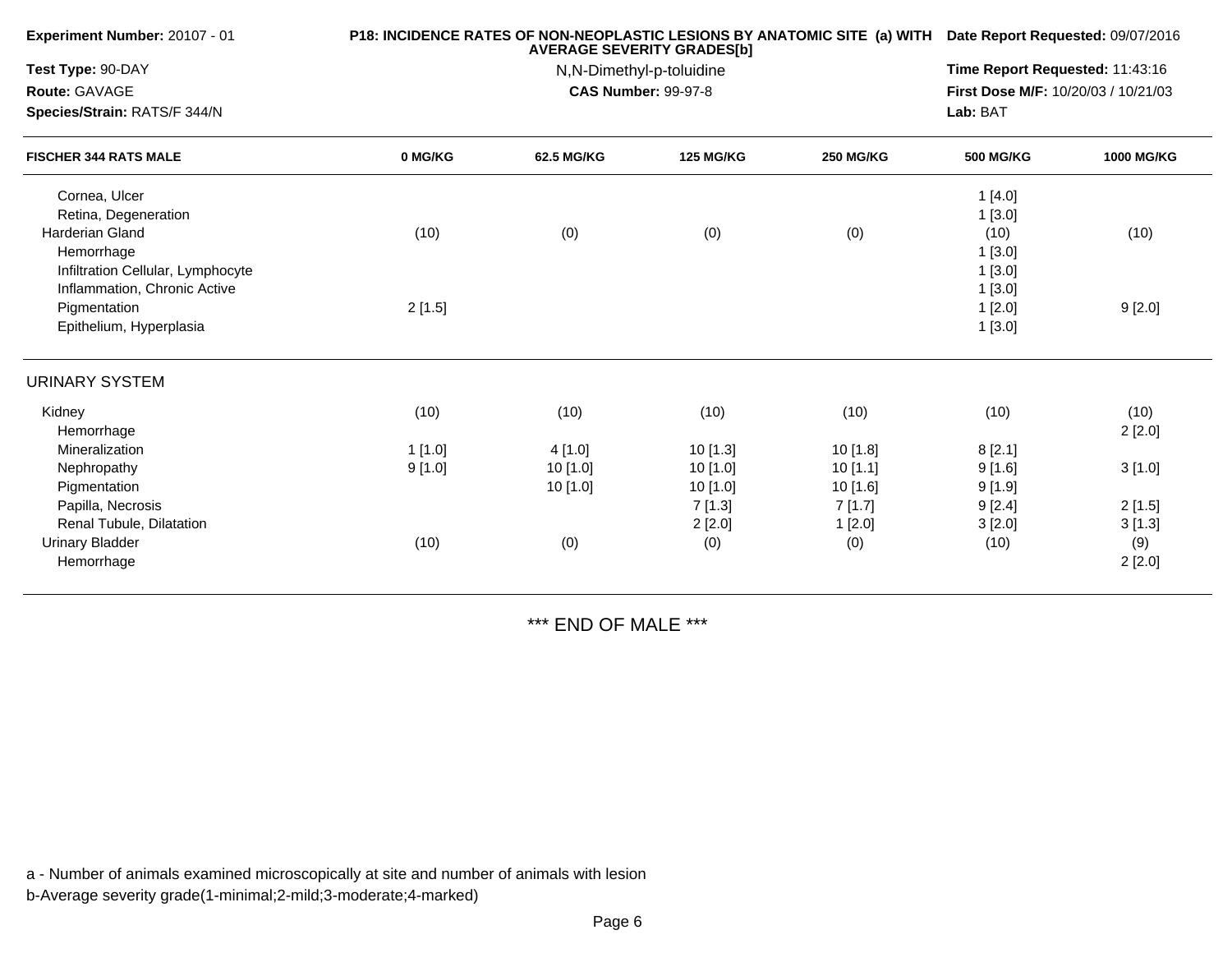| Experiment Number: 20107 - 01                                        |         |                                                        | <b>AVERAGE SEVERITY GRADES[b]</b> |                  |                  | P18: INCIDENCE RATES OF NON-NEOPLASTIC LESIONS BY ANATOMIC SITE (a) WITH Date Report Requested: 09/07/2016 |  |
|----------------------------------------------------------------------|---------|--------------------------------------------------------|-----------------------------------|------------------|------------------|------------------------------------------------------------------------------------------------------------|--|
| Test Type: 90-DAY                                                    |         | N,N-Dimethyl-p-toluidine<br><b>CAS Number: 99-97-8</b> |                                   |                  |                  |                                                                                                            |  |
| Route: GAVAGE                                                        |         |                                                        |                                   |                  |                  |                                                                                                            |  |
| Species/Strain: RATS/F 344/N                                         |         |                                                        |                                   | Lab: BAT         |                  |                                                                                                            |  |
| <b>FISCHER 344 RATS FEMALE</b>                                       | 0 MG/KG | 62.5 MG/KG                                             | <b>125 MG/KG</b>                  | <b>250 MG/KG</b> | <b>500 MG/KG</b> | 1000 MG/KG                                                                                                 |  |
| <b>Disposition Summary</b>                                           |         |                                                        |                                   |                  |                  |                                                                                                            |  |
| <b>Animals Initially In Study</b>                                    | 10      | 10                                                     | 10                                | 10               | 10               | 10                                                                                                         |  |
| <b>Early Deaths</b><br><b>Moribund Sacrifice</b><br><b>Survivors</b> |         |                                                        |                                   |                  |                  | 10                                                                                                         |  |
| <b>Terminal Sacrifice</b>                                            | 10      | 10                                                     | 10                                | 10               | 10               |                                                                                                            |  |
| <b>Animals Examined Microscopically</b>                              | 10      | 10                                                     | 10                                | 10               | 10               | 10                                                                                                         |  |
| <b>ALIMENTARY SYSTEM</b>                                             |         |                                                        |                                   |                  |                  |                                                                                                            |  |
| Esophagus                                                            | (10)    | (0)                                                    | (0)                               | (0)              | (10)             | (10)                                                                                                       |  |
| Muscularis, Inflammation                                             | 1[1.0]  |                                                        |                                   |                  |                  |                                                                                                            |  |
| Intestine Large, Cecum                                               | (10)    | (0)                                                    | (0)                               | (0)              | (10)             | (10)                                                                                                       |  |
| Intestine Large, Colon                                               | (10)    | (0)                                                    | (0)                               | (0)              | (10)             | (10)                                                                                                       |  |
| Intestine Large, Rectum                                              | (10)    | (0)                                                    | (0)                               | (0)              | (10)             | (10)                                                                                                       |  |
| Intestine Small, Duodenum                                            | (10)    | (0)                                                    | (0)                               | (0)              | (10)             | (10)                                                                                                       |  |
| Intestine Small, Ileum                                               | (10)    | (0)                                                    | (0)                               | (0)              | (10)             | (10)                                                                                                       |  |
| Intestine Small, Jejunum                                             | (10)    | (0)                                                    | (0)                               | (0)              | (10)             | (10)                                                                                                       |  |
| Liver                                                                | (10)    | (10)                                                   | (10)                              | (10)             | (10)             | (10)                                                                                                       |  |
| Angiectasis                                                          |         |                                                        |                                   | 1[1.0]           |                  |                                                                                                            |  |
| <b>Clear Cell Focus</b>                                              |         |                                                        |                                   |                  | $\overline{2}$   |                                                                                                            |  |
| Fatty Change, Focal                                                  |         |                                                        |                                   |                  | 1[2.0]           |                                                                                                            |  |
| Hematopoietic Cell Proliferation                                     | 5[1.0]  | 6[1.0]                                                 | 8[1.0]                            | 6[1.2]           | 9[1.0]           | 1[1.0]                                                                                                     |  |
| Hepatodiaphragmatic Nodule                                           |         |                                                        |                                   |                  | 1                |                                                                                                            |  |
| Inflammation, Chronic Active                                         | 8[1.0]  | 10[1.0]                                                | 10 [1.0]                          | 4[1.3]           | 5[1.2]           |                                                                                                            |  |
| Pigmentation                                                         |         | 10 [1.0]                                               | 10 [1.0]                          | 10 [1.8]         | 10 [1.9]         |                                                                                                            |  |
| Bile Duct, Hyperplasia                                               |         |                                                        |                                   |                  | 1[2.0]           |                                                                                                            |  |
| Centrilobular, Fatty Change                                          |         |                                                        |                                   |                  |                  | 9[1.1]                                                                                                     |  |
| Centrilobular, Hepatocyte, Necrosis                                  |         |                                                        |                                   |                  | 1[2.0]           | 7[1.9]                                                                                                     |  |
| Hepatocyte, Hypertrophy                                              |         | 1[1.0]                                                 | 7[1.0]                            | 9[1.1]           | 10 [2.7]         | 10 [1.4]                                                                                                   |  |
| Hepatocyte, Necrosis                                                 | 1[1.0]  | 6[1.5]                                                 | 5[1.4]                            | 7[1.3]           | 6[1.2]           | 2[2.0]                                                                                                     |  |
| Pancreas                                                             | (10)    | (0)                                                    | (0)                               | (0)              | (10)             | (10)                                                                                                       |  |
| Infiltration Cellular, Lymphocyte                                    | 7[1.7]  |                                                        |                                   |                  | 4[1.3]           | 1[1.0]                                                                                                     |  |
| Salivary Glands                                                      | (10)    | (0)                                                    | (0)                               | (0)              | (10)             | (10)                                                                                                       |  |
| Stomach, Forestomach                                                 | (10)    | (10)                                                   | (10)                              | (10)             | (10)             | (10)                                                                                                       |  |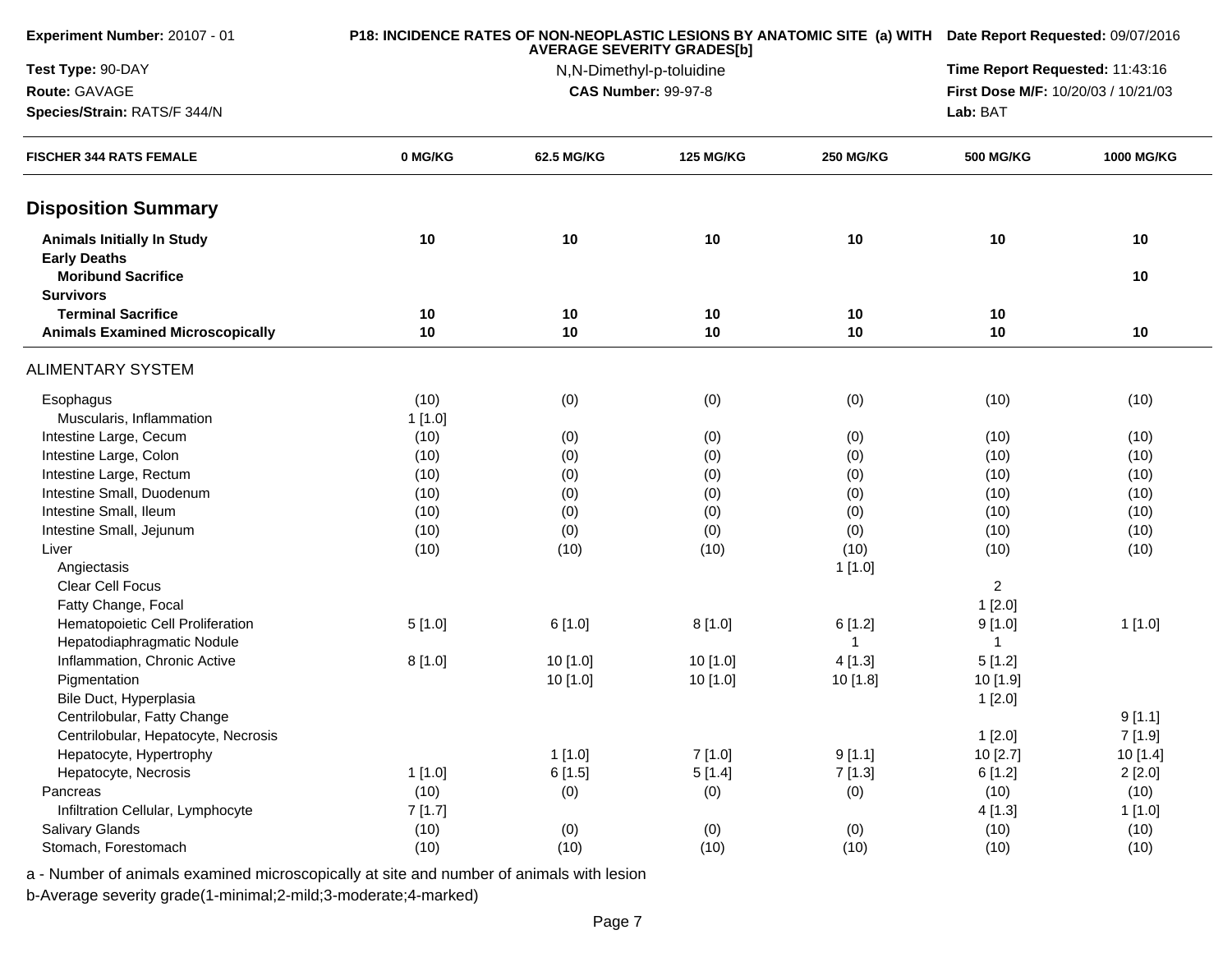|         | <b>AVERAGE SEVERITY GRADES[b]</b> |                  |                  |                                     |            |  |
|---------|-----------------------------------|------------------|------------------|-------------------------------------|------------|--|
|         | N,N-Dimethyl-p-toluidine          |                  |                  |                                     |            |  |
|         | <b>CAS Number: 99-97-8</b>        |                  |                  | First Dose M/F: 10/20/03 / 10/21/03 |            |  |
|         |                                   |                  |                  | Lab: BAT                            |            |  |
| 0 MG/KG | 62.5 MG/KG                        | <b>125 MG/KG</b> | <b>250 MG/KG</b> | <b>500 MG/KG</b>                    | 1000 MG/KG |  |
|         |                                   |                  |                  |                                     |            |  |
|         |                                   |                  | 3[1.7]           | 2[2.0]                              | 10 [2.3]   |  |
|         |                                   |                  |                  | 1[1.0]                              | 4[1.5]     |  |
|         |                                   |                  |                  | 1[2.0]                              | 8[2.1]     |  |
| (10)    | (10)                              | (10)             | (10)             | (10)                                | (10)       |  |
|         |                                   |                  |                  |                                     | 1[2.0]     |  |
|         |                                   |                  |                  | 1[3.0]                              |            |  |
|         |                                   |                  |                  |                                     | 2[2.0]     |  |
|         |                                   |                  |                  |                                     |            |  |
| (10)    | (0)                               | (0)              | (0)              | (10)                                | (10)       |  |
| (10)    | (10)                              | (10)             | (10)             | (10)                                | (10)       |  |
| 7[1.1]  | 4 [1.0]                           | 7[1.0]           | 7[1.0]           | 6[1.0]                              | 2[1.0]     |  |
| 1[2.0]  |                                   |                  |                  |                                     |            |  |
|         |                                   |                  |                  |                                     |            |  |
| (10)    |                                   |                  |                  | (10)                                | (10)       |  |
|         |                                   |                  |                  |                                     | 1[3.0]     |  |
| (10)    | (0)                               | (0)              | (0)              | (10)                                | (10)       |  |
| (10)    | (0)                               | (0)              | (0)              | (10)                                | (10)       |  |
| (9)     | (0)                               | (0)              | (0)              | (9)                                 | (8)        |  |
| (10)    | (0)                               | (0)              | (0)              | (10)                                | (10)       |  |
| (10)    | (0)                               | (0)              | (0)              | (10)                                | (10)       |  |
|         |                                   |                  |                  | 1[2.0]                              |            |  |
|         |                                   | (0)              | (0)              | 1[2.0]<br>(0)                       |            |  |

## GENERAL BODY SYSTEM

None

## GENITAL SYSTEM

a - Number of animals examined microscopically at site and number of animals with lesion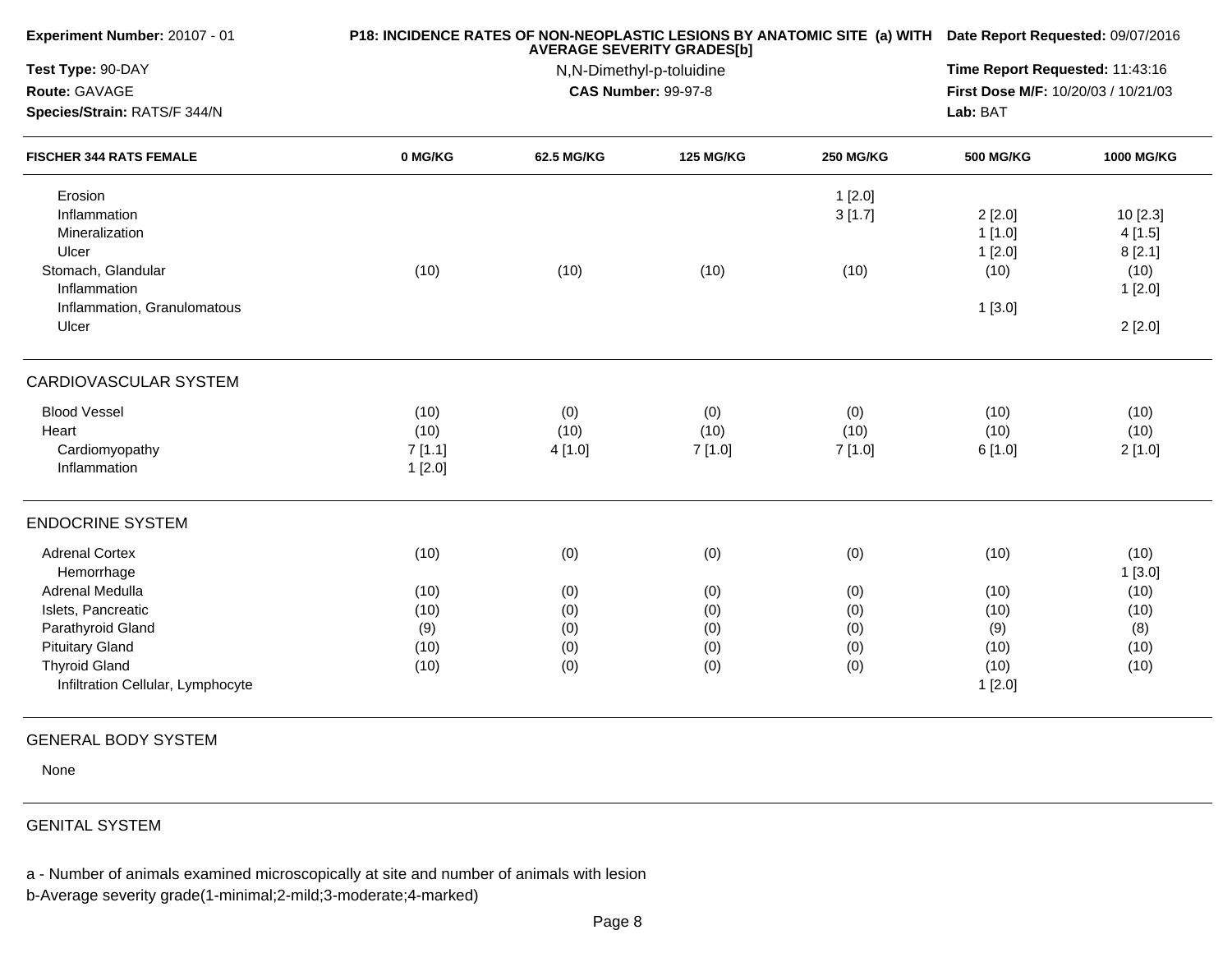| <b>Experiment Number: 20107 - 01</b>  |                | P18: INCIDENCE RATES OF NON-NEOPLASTIC LESIONS BY ANATOMIC SITE (a) WITH Date Report Requested: 09/07/2016<br><b>AVERAGE SEVERITY GRADES[b]</b><br>N,N-Dimethyl-p-toluidine |                  |                  |                  |            |  |
|---------------------------------------|----------------|-----------------------------------------------------------------------------------------------------------------------------------------------------------------------------|------------------|------------------|------------------|------------|--|
| Test Type: 90-DAY                     |                |                                                                                                                                                                             |                  |                  |                  |            |  |
| Route: GAVAGE                         |                | First Dose M/F: 10/20/03 / 10/21/03                                                                                                                                         |                  |                  |                  |            |  |
| Species/Strain: RATS/F 344/N          |                |                                                                                                                                                                             | Lab: BAT         |                  |                  |            |  |
| <b>FISCHER 344 RATS FEMALE</b>        | 0 MG/KG        | 62.5 MG/KG                                                                                                                                                                  | <b>125 MG/KG</b> | <b>250 MG/KG</b> | <b>500 MG/KG</b> | 1000 MG/KG |  |
| <b>Clitoral Gland</b><br>Inflammation | (10)<br>2[1.0] | (0)                                                                                                                                                                         | (0)              | (0)              | (10)<br>1[3.0]   | (10)       |  |
| Ovary                                 | (10)           | (0)                                                                                                                                                                         | (0)              | (0)              | (10)             | (10)       |  |
| <b>Uterus</b>                         | (10)           | (0)                                                                                                                                                                         | (0)              | (0)              | (10)             | (10)       |  |
| Endometrium, Hyperplasia, Cystic      | 1[3.0]         |                                                                                                                                                                             |                  |                  |                  |            |  |
| <b>HEMATOPOIETIC SYSTEM</b>           |                |                                                                                                                                                                             |                  |                  |                  |            |  |
| <b>Bone Marrow</b>                    | (10)           | (10)                                                                                                                                                                        | (10)             | (10)             | (10)             | (10)       |  |
| Hyperplasia                           |                | 10 [1.9]                                                                                                                                                                    | 10[2.7]          | 10 [3.0]         | 10 [3.0]         | 10 [2.6]   |  |
| Lymph Node, Mesenteric                | (10)           | (10)                                                                                                                                                                        | (10)             | (10)             | (10)             | (10)       |  |
| Atrophy                               |                |                                                                                                                                                                             |                  | 1[2.0]           | 6[2.2]           | 5[2.2]     |  |
| Necrosis, Lymphoid                    |                |                                                                                                                                                                             |                  |                  |                  | 1[1.0]     |  |
| Spleen                                | (10)           | (10)                                                                                                                                                                        | (10)             | (10)             | (10)             | (10)       |  |
| Congestion                            |                | 2[1.0]                                                                                                                                                                      | 10[1.4]          | 10 [2.4]         | 10 [3.0]         |            |  |
| Hematopoietic Cell Proliferation      | 10[1.0]        | 10 [1.9]                                                                                                                                                                    | 10 [1.9]         | 10 [2.3]         | 10 [2.0]         | 9[1.0]     |  |
| Pigmentation                          | 10 [1.0]       | 10 [2.0]                                                                                                                                                                    | 10 [2.0]         | 10 [1.9]         | 10 [2.0]         |            |  |
| Capsule, Fibrosis                     |                | 3[1.0]                                                                                                                                                                      | 7[1.3]           | 10 [2.2]         | 10 [2.7]         |            |  |
| Lymphoid Follicle, Atrophy            |                |                                                                                                                                                                             |                  |                  | 10 [1.3]         | 10 [1.8]   |  |
| Mesothelium, Hypertrophy              |                | 1[1.0]                                                                                                                                                                      | 2[1.5]           | 9[1.1]           | 9[1.1]           | 1[1.0]     |  |
| Red Pulp, Atrophy                     |                |                                                                                                                                                                             |                  |                  |                  | 10 [3.0]   |  |
| Thymus                                | (10)           | (10)                                                                                                                                                                        | (10)             | (10)             | (10)             | (10)       |  |
| Hemorrhage                            |                |                                                                                                                                                                             |                  |                  |                  | 2[1.5]     |  |
| Thymocyte, Necrosis                   |                |                                                                                                                                                                             |                  |                  |                  | 10[3.1]    |  |
| <b>INTEGUMENTARY SYSTEM</b>           |                |                                                                                                                                                                             |                  |                  |                  |            |  |
| Mammary Gland                         | (10)           | (0)                                                                                                                                                                         | (0)              | (0)              | (10)             | (10)       |  |
| Skin                                  | (10)           | (0)                                                                                                                                                                         | (0)              | (0)              | (10)             | (10)       |  |
| MUSCULOSKELETAL SYSTEM                |                |                                                                                                                                                                             |                  |                  |                  |            |  |
| Bone                                  | (10)           | (0)                                                                                                                                                                         | (0)              | (0)              | (10)             | (10)       |  |
|                                       |                |                                                                                                                                                                             |                  |                  |                  |            |  |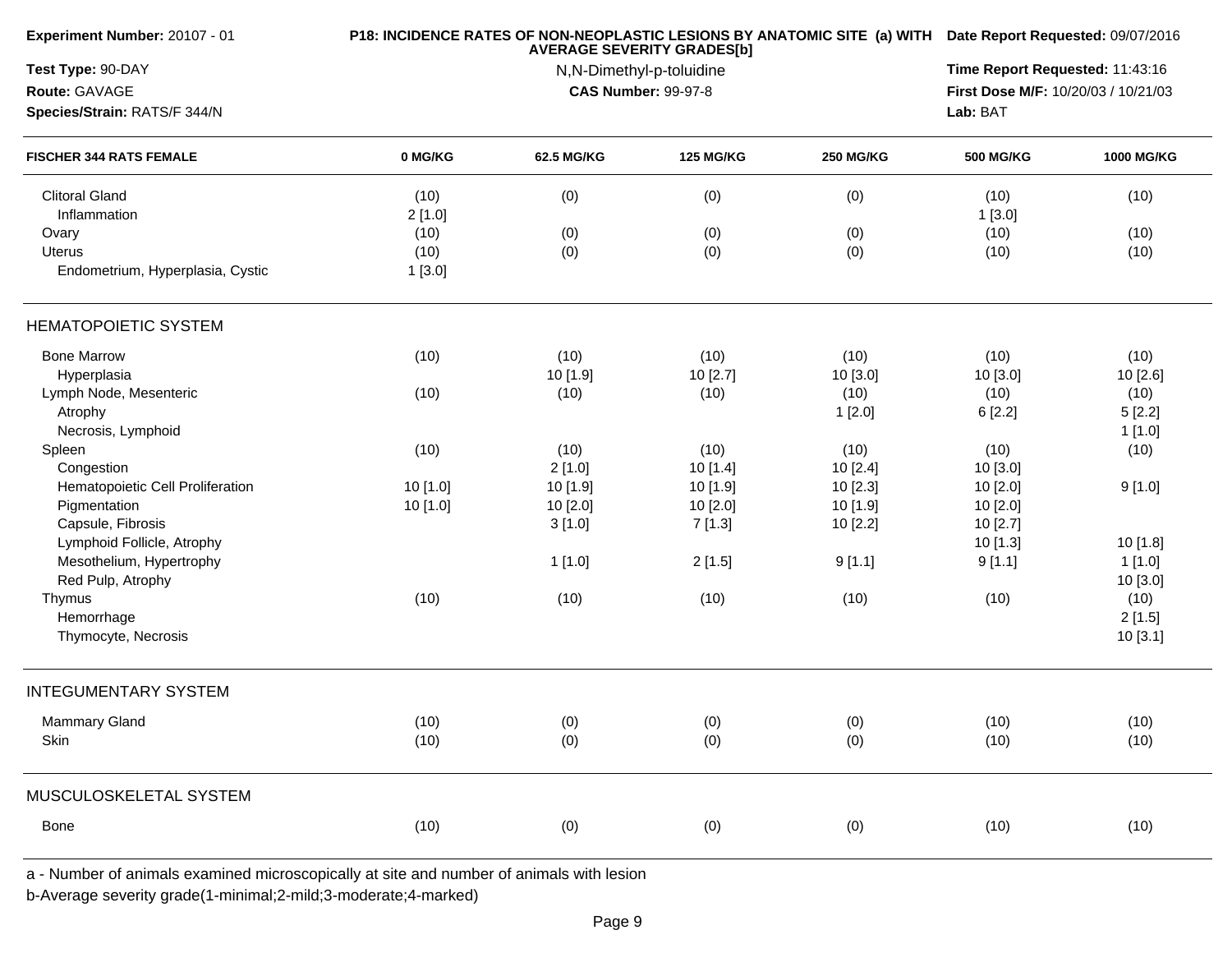| Test Type: 90-DAY<br>Route: GAVAGE                                                       |          | N,N-Dimethyl-p-toluidine |                            |                  | Time Report Requested: 11:43:16<br>First Dose M/F: 10/20/03 / 10/21/03 |                  |  |
|------------------------------------------------------------------------------------------|----------|--------------------------|----------------------------|------------------|------------------------------------------------------------------------|------------------|--|
|                                                                                          |          |                          |                            |                  |                                                                        |                  |  |
|                                                                                          |          |                          | <b>CAS Number: 99-97-8</b> |                  |                                                                        |                  |  |
| Species/Strain: RATS/F 344/N                                                             |          |                          |                            |                  | Lab: BAT                                                               |                  |  |
| <b>FISCHER 344 RATS FEMALE</b>                                                           | 0 MG/KG  | 62.5 MG/KG               | <b>125 MG/KG</b>           | <b>250 MG/KG</b> | <b>500 MG/KG</b>                                                       | 1000 MG/KG       |  |
| NERVOUS SYSTEM                                                                           |          |                          |                            |                  |                                                                        |                  |  |
| <b>Brain</b>                                                                             | (10)     | (0)                      | (0)                        | (0)              | (10)                                                                   | (10)             |  |
| <b>RESPIRATORY SYSTEM</b>                                                                |          |                          |                            |                  |                                                                        |                  |  |
| Lung<br>Hemorrhage                                                                       | (10)     | (10)                     | (10)                       | (10)             | (10)                                                                   | (10)<br>1[2.0]   |  |
| Inflammation, Chronic Active<br>Alveolus, Infiltration Cellular, Histiocyte              | 8[1.0]   | 5[1.0]                   | 8[1.0]                     | 8[1.0]           | 8[1.0]                                                                 | 2[1.0]<br>2[1.0] |  |
| Nose                                                                                     | (10)     | (10)                     | (10)                       | (10)             | (10)                                                                   | (10)             |  |
| Glands, Hyperplasia                                                                      |          | 3[1.0]                   | 9[1.7]                     | 10 [1.9]         | 10 [2.0]                                                               |                  |  |
| Olfactory Epithelium, Degeneration                                                       |          | 7[1.3]                   | 10[2.1]                    | 10[3.0]          | 10 [3.0]                                                               | 10 [4.0]         |  |
| Olfactory Epithelium, Metaplasia                                                         |          |                          |                            | 7[1.6]           | 10 [2.9]                                                               |                  |  |
| Respiratory Epithelium, Hyperplasia                                                      |          | 1[1.0]                   | 7[1.1]                     | 10[1.7]          | 10[1.7]                                                                | 1[1.0]           |  |
| Respiratory Epithelium, Metaplasia, Squamous                                             |          |                          | 6[1.5]                     | 10 [2.2]         | 10 [2.6]                                                               | 7[1.1]           |  |
| Trachea                                                                                  | (10)     | (10)                     | (10)                       | (10)             | (10)                                                                   | (10)             |  |
| SPECIAL SENSES SYSTEM                                                                    |          |                          |                            |                  |                                                                        |                  |  |
| Eye                                                                                      | (10)     | (0)                      | (0)                        | (0)              | (10)                                                                   | (10)             |  |
| Ciliary Body, Inflammation                                                               | 1[2.0]   |                          |                            |                  |                                                                        |                  |  |
| Cornea, Inflammation                                                                     | 1[2.0]   |                          |                            |                  |                                                                        |                  |  |
| Retina, Atrophy                                                                          | 1[2.0]   |                          |                            |                  |                                                                        |                  |  |
| Retina, Degeneration                                                                     | 1[4.0]   |                          |                            |                  |                                                                        |                  |  |
| Harderian Gland                                                                          | (10)     | (0)                      | (0)                        | (0)              | (10)                                                                   | (10)             |  |
| Inflammation                                                                             | 3[3.0]   |                          |                            |                  | 2[2.0]                                                                 |                  |  |
| Mineralization                                                                           | 1[1.0]   |                          |                            |                  |                                                                        |                  |  |
| Pigmentation                                                                             | 10 [2.1] |                          |                            |                  | 8[1.4]                                                                 | 9[2.3]           |  |
| <b>Lacrimal Gland</b>                                                                    | (1)      | (0)                      | (0)                        | (0)              | (0)                                                                    | (0)              |  |
| <b>URINARY SYSTEM</b>                                                                    |          |                          |                            |                  |                                                                        |                  |  |
| Kidney                                                                                   | (10)     | (10)                     | (10)                       | (10)             | (10)                                                                   | (10)             |  |
| a - Number of animals examined microscopically at site and number of animals with lesion |          |                          |                            |                  |                                                                        |                  |  |